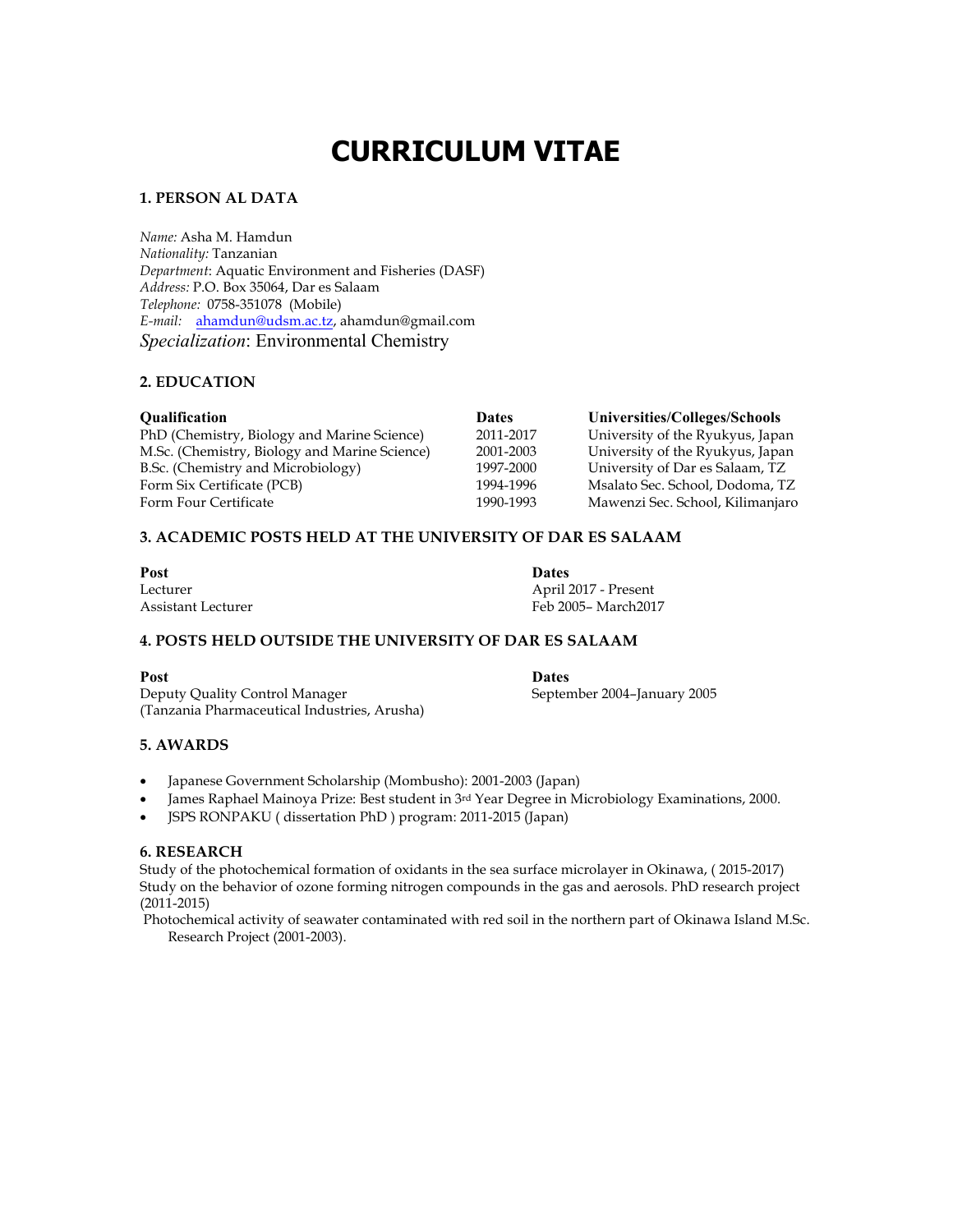### **7. SELECTED SHORT COURSES, CONFERENCES, SEMINARS, AND WORKSHOPS**

- Attended 49<sup>th</sup> Annual Meeting of the Geochemical Society of Japan, September 26-28, 2002, Kagoshima, Japan.
- Attended 3rd Meeting of Asia Pacific Co-operation for sustainable use of Renewable Resources in Biosphere Reserves and similarly Managed areas (ASPACO), 1-6th Oct. 2002, University of the Ryukyus, Okinawa, Japan.
- Attended short training on Deep Sea Environment, Global Oceanographic Data Center (GODAC) Okinawa, Japan, 21st May, 2003.
- Attended 99th Meeting of Japan Earth and Planetary Science, Chiba, Japan, May 26th –29, 2003.
- Attend radiation safety training, UWO, Human resources, Occupation health and safety, London, Ontario, Canada, October 4-6th 2006
- Attend and completed comprehensive Workplace Hazardous materials Information System WHMIS Training, UWO, Human resources, Occupation health and safety, London, Ontario, Canada, October 16-17th 2006

#### **8. CONFERENCE PRESENTATION**

- **Hamdun, A. M.,** K. Okada, H. Fujimura, T. Arakaki, H. Taira, Photochemical activity of seawater contaminated with red soil in the northern part of Okinawa, Goldschmidt Conference, Poster presentation, Okayama (2003).
- Arakaki, T., H. Fujimura, **A. M. Hamdun**, K. Okada, H. Kondo, A. Tanahara, T. Oomori H. Taira, Simultaneous Measurement of Hydrogen Peroxide and Fe species (Fe(II) and Fe(tot)) in Okinawa Main Island Seawater – Impacts of Red Soil Pollution, The East China Sea 4th International workshop on the oceanography and fishery in the east China sea, Oral Presentation, Okinawa (2003).
- Arakaki T., **A.M. Hamdun**, K. Okada, Y. Kuroki, H. Ikota, H. Fujimura, and T. Oomori, Photochemical Formation of Hydroxyl Radical in Red-Soil-Polluted Seawater in Okinawa, Japan – Potential Impacts on Marine Organisms, AGU 2004 Fall Meeting, Poster Presentation, San Francisco, California, U.S.A. (2004).

## **9. PUBLICATIONS**

### **9.1. Publications in Refereed Journals**

- 9.1.1. Arakaki, T., H. Fujimura, **A. M. Hamdun**, K. Okada, H. Kondo, and T. Oomori, Simultaneous Measurement of Hydrogen Peroxide and Fe Species (Fe (II)and Fe (tot) ) in Okinawa Island Seawater: Impact of Red Soil Pollution, *Journal of Oceanography*, 61,pp. 561- 568 (2005)
- 9.1.2. Hiroyuki Fujimura, Tomihiko Higuchi, Kazuyo Shiroma, Takemitsu Arakaki, **Asha Mansour Hamdun**, Yoshikatsu Nakano, Tamotsu Oomori, 2008. Continuous-flow complete-mixing system for assessing the effects of environmental factors on colony-level coral metabolism, *J. Biochem. Biophys. Methods* 70, 865–872 (2008)
- 9.1.3. Arakaki, T, **A. M**., **Hamdun,** M.Uehara, and K. Okada, Photochemical Formation of Hydroxyl Radical in Red- Soil –Polluted-Seawater on the north of Okinawa island, Japan, *Water, Air and Soil Pollution,* 209, 191-198 (2010).
- 9.1.4. Hamdun, A.M., Arakaki T., Analysis of ground level ozone and nitrogen oxides in the city of Dar es and Salaam, and Rural areas of Bagamoyo, Tanzania , Open Journal of Atmospheric pollution, 4, 224-238, (2015). DOI: 10.4236/ojap.2015.44019.